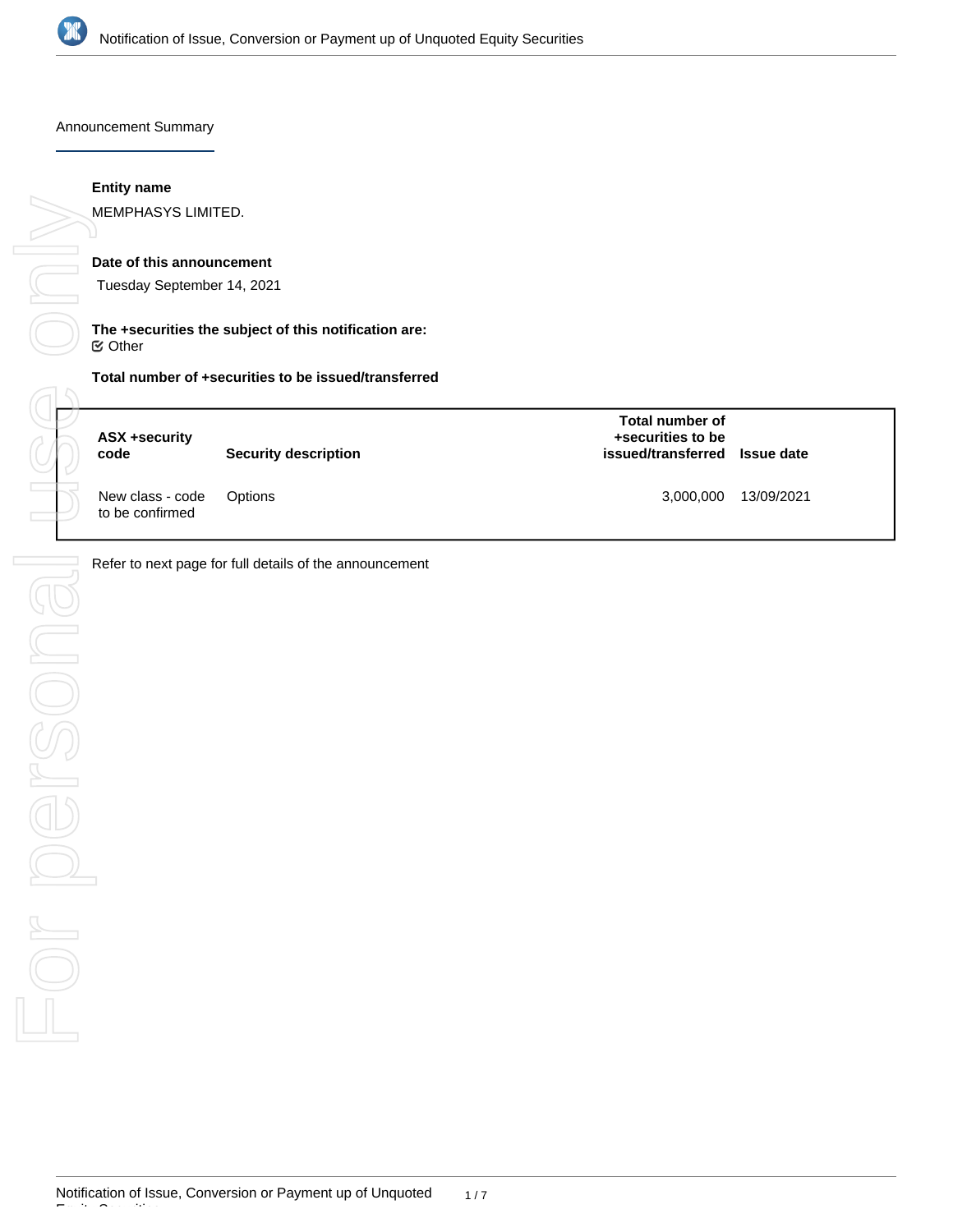

Part 1 - Entity and announcement details

# **1.1 Name of entity**

MEMPHASYS LIMITED.

We (the entity named above) give notice of the issue, conversion or payment up of the following unquoted +securities.

**1.2 Registered number type**

ABN

**Registration number**

33120047556

**1.3 ASX issuer code**

MEM

**1.4 The announcement is** New announcement

**1.5 Date of this announcement**

14/9/2021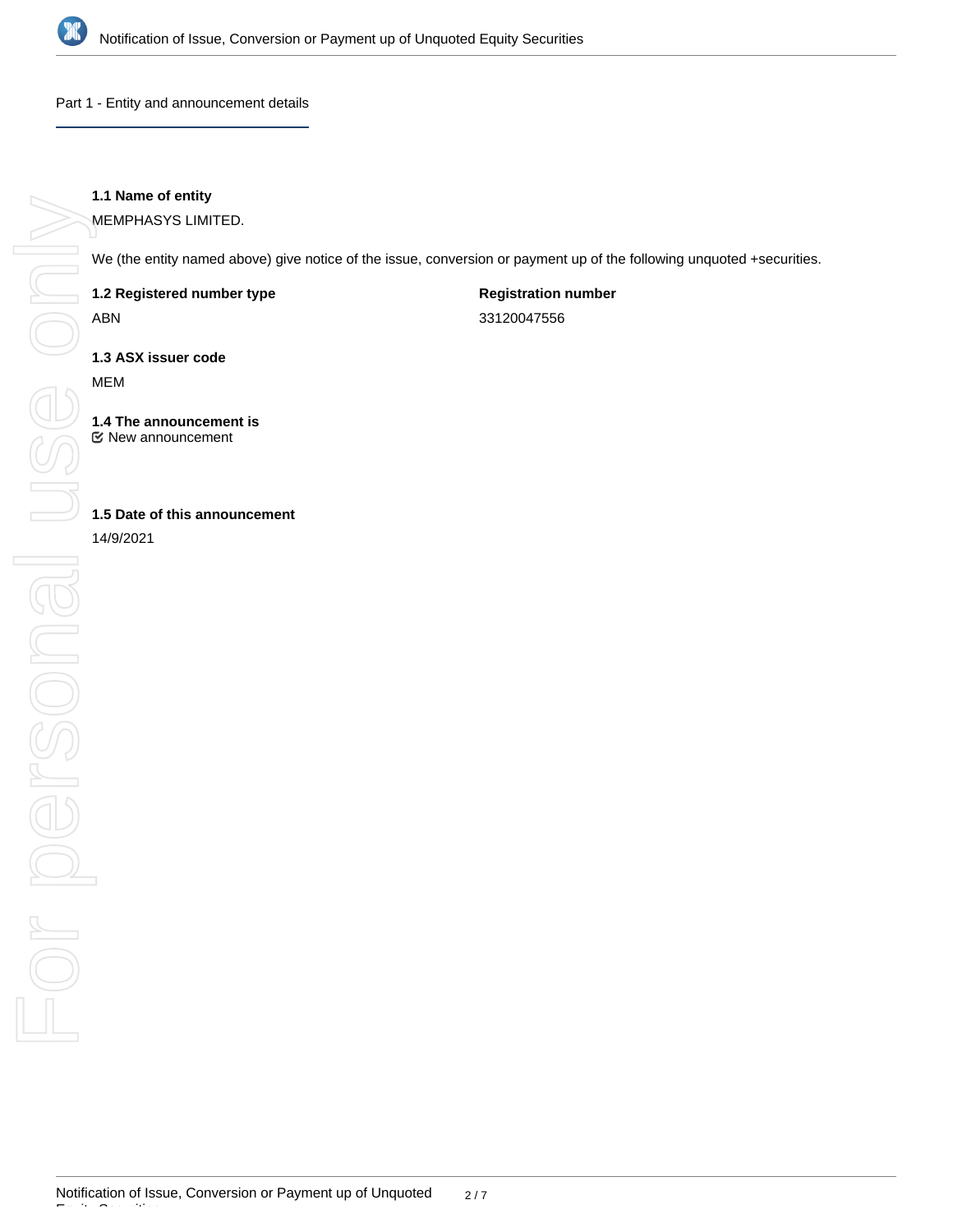

### Part 2 - Issue details

**2.1 The +securities the subject of this notification are:**

Other

#### **Please specify**

Unquoted option issued as consideration for the Deed of Settlement with Hydrix Limited (ASX: HYD)

# **2.2a This notification is given in relation to an issue of +securities in a class which is not quoted on ASX and which:**

does not have an existing ASX security code ("new class")

Equity Securities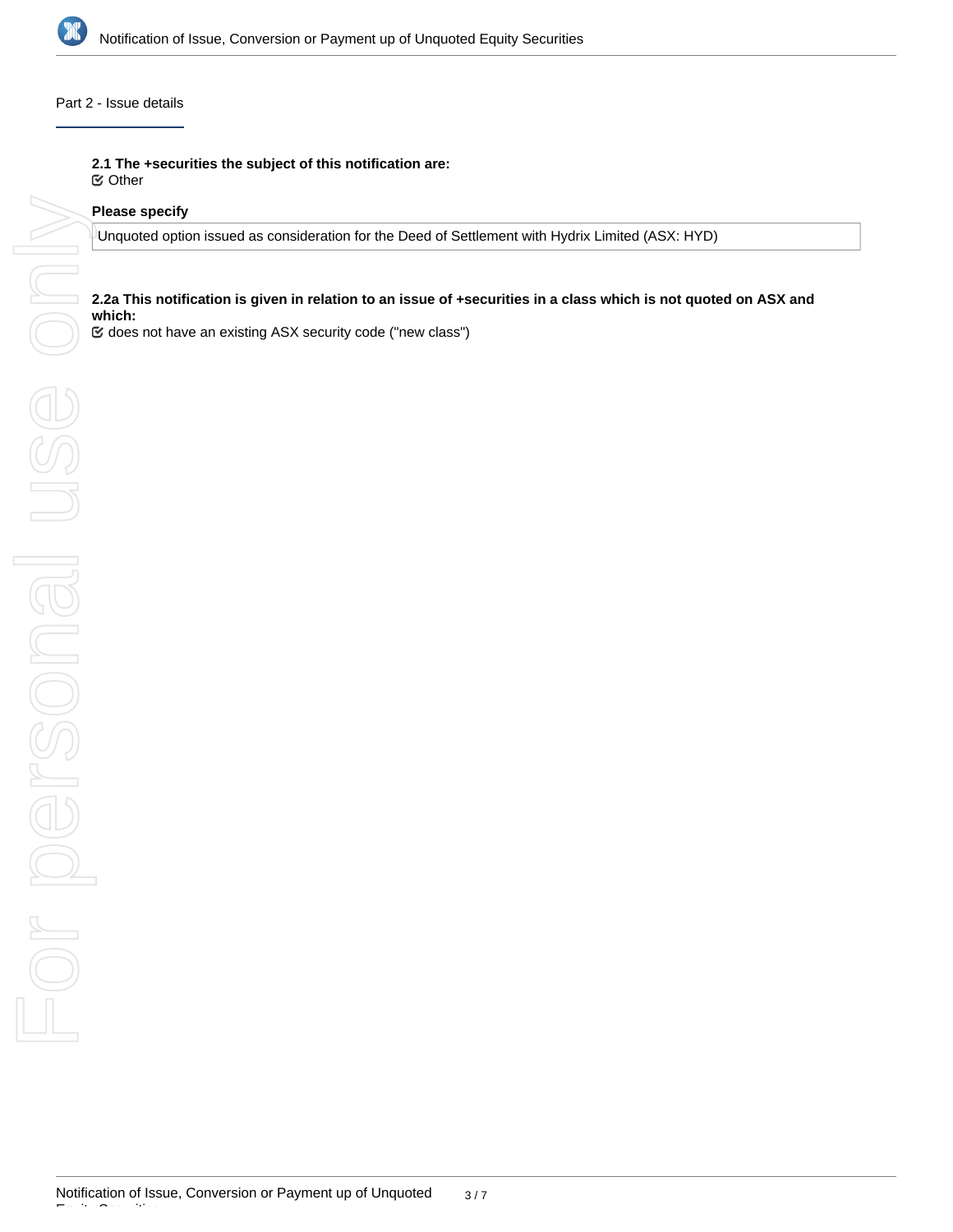

e on

Part 3C - number and type of +securities the subject of this notification (new class) where issue has not previously been notified to ASX

#### in an Appendix 3B

#### **New +securities**

| ASX +security code               | +Security description |  |
|----------------------------------|-----------------------|--|
| New class - code to be confirmed | Options               |  |
| +Security type                   | <b>ISIN code</b>      |  |

# **Options**

**Date the +securities the subject of this notification were issued**

13/9/2021

**Will all the +securities issued in this class rank equally in all respects from their issue date?** Yes

**Have you received confirmation from ASX that the terms of the +securities are appropriate and equitable under listing rule 6.1?** No

**Please provide a URL link for a document lodged with ASX setting out the material terms of the +securities being issued.**

<https://www.asx.com.au/asxpdf/20210901/pdf/4500zlhwgvlprc.pdf>

# Options Details

| +Security currency      | <b>Exercise price</b> | Expiry date |
|-------------------------|-----------------------|-------------|
| AUD - Australian Dollar | AUD 0.10000000        | 13/9/2023   |

**Details of the existing class of +security that will be issued upon exercise or conversion of this new class of company option**

**Other** 

Equity Securities

# **Description**

Ordinary Fully Paid Shares

**Any other information the entity wishes to provide about the +securities the subject of this notification**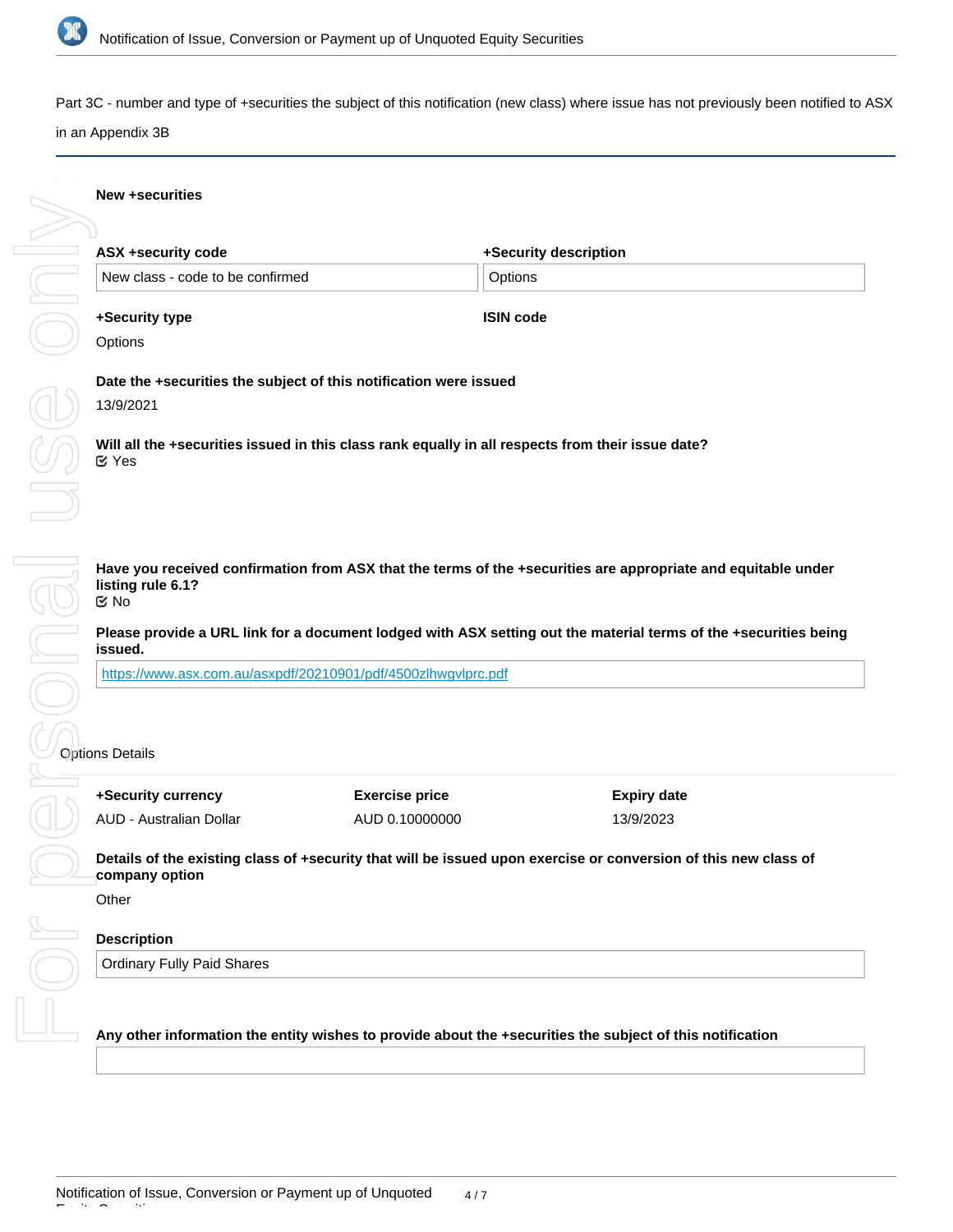

**Please provide any further information needed to understand the circumstances in which you are notifying the issue of these +securities to ASX, including why the issue of the +securities has not been previously announced to the market in an Appendix 3B**

Purpose of issue reported to ASX in company announcement dated 1 September 2021

# **Number of +securities**

3,000,000

#### **Were the +securities issued for a cash consideration?**

No

#### **Please describe the consideration being provided for the +securities**

Settlement of action

#### **Purpose of the issue**

**Other** 

### **Additional Details**

Settlement of action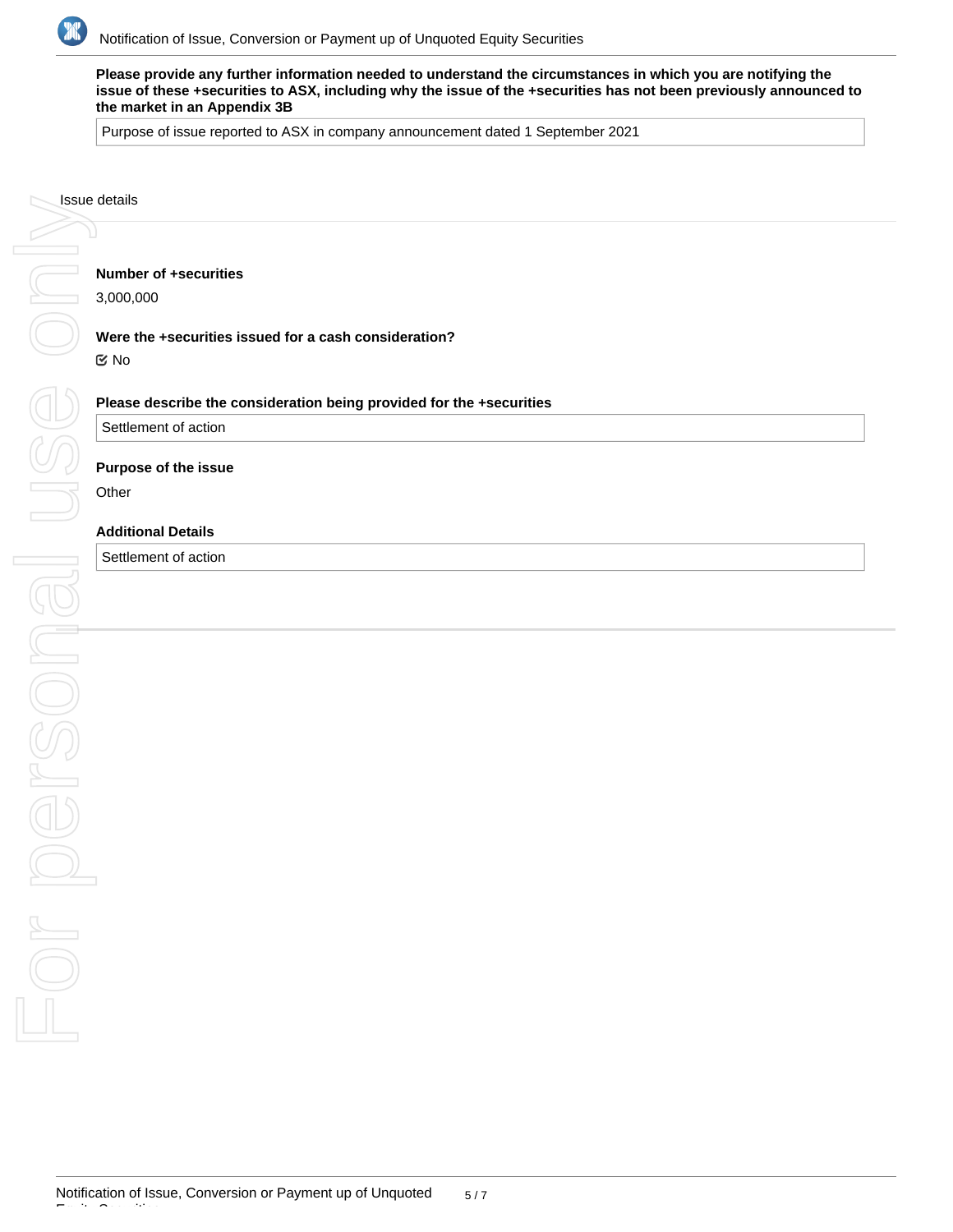

Part 4 - +Securities on issue

**Following the issue, conversion or payment up of the +securities the subject of this application, the +securities of the entity will comprise: (A discrepancy in these figures compared to your own may be due to a matter of timing if there is more than one application for quotation/issuance currently with ASX for processing.)**

**4.1 Quoted +Securities (Total number of each +class of +securities quoted)**

| ASX +security code and description | Total number of<br>+securities on issue |
|------------------------------------|-----------------------------------------|
| MEM: ORDINARY FULLY PAID           | 760.773.880                             |

| 4.2 Unquoted +Securities (Total number of each +class of +securities issued but not quoted on ASX) |                                                |  |  |
|----------------------------------------------------------------------------------------------------|------------------------------------------------|--|--|
| ASX +security code and description                                                                 | <b>Total number of</b><br>+securities on issue |  |  |
| MEMAL : OPTION EXPIRING 31-AUG-2023 EX \$0.088                                                     | 5,900,000                                      |  |  |
| MEMAA : OPTION EXPIRING 28-SEP-2021 EX 3.32C                                                       | 31,404,457                                     |  |  |
| MEMAB : OPTION EXPIRING 22-OCT-2021 EX 11.42C                                                      | 19,255,875                                     |  |  |
| MEMAJ : OPTION EXPIRING 30-JUL-2023 EX \$0.0905                                                    | 8,424,200                                      |  |  |
| MEMAK : OPTION EXPIRING 30-JUL-2024                                                                | 3,115,800                                      |  |  |
| New class - code to be confirmed : Options                                                         | 3,000,000                                      |  |  |
|                                                                                                    |                                                |  |  |
|                                                                                                    |                                                |  |  |
|                                                                                                    |                                                |  |  |
|                                                                                                    |                                                |  |  |

Equity Securities